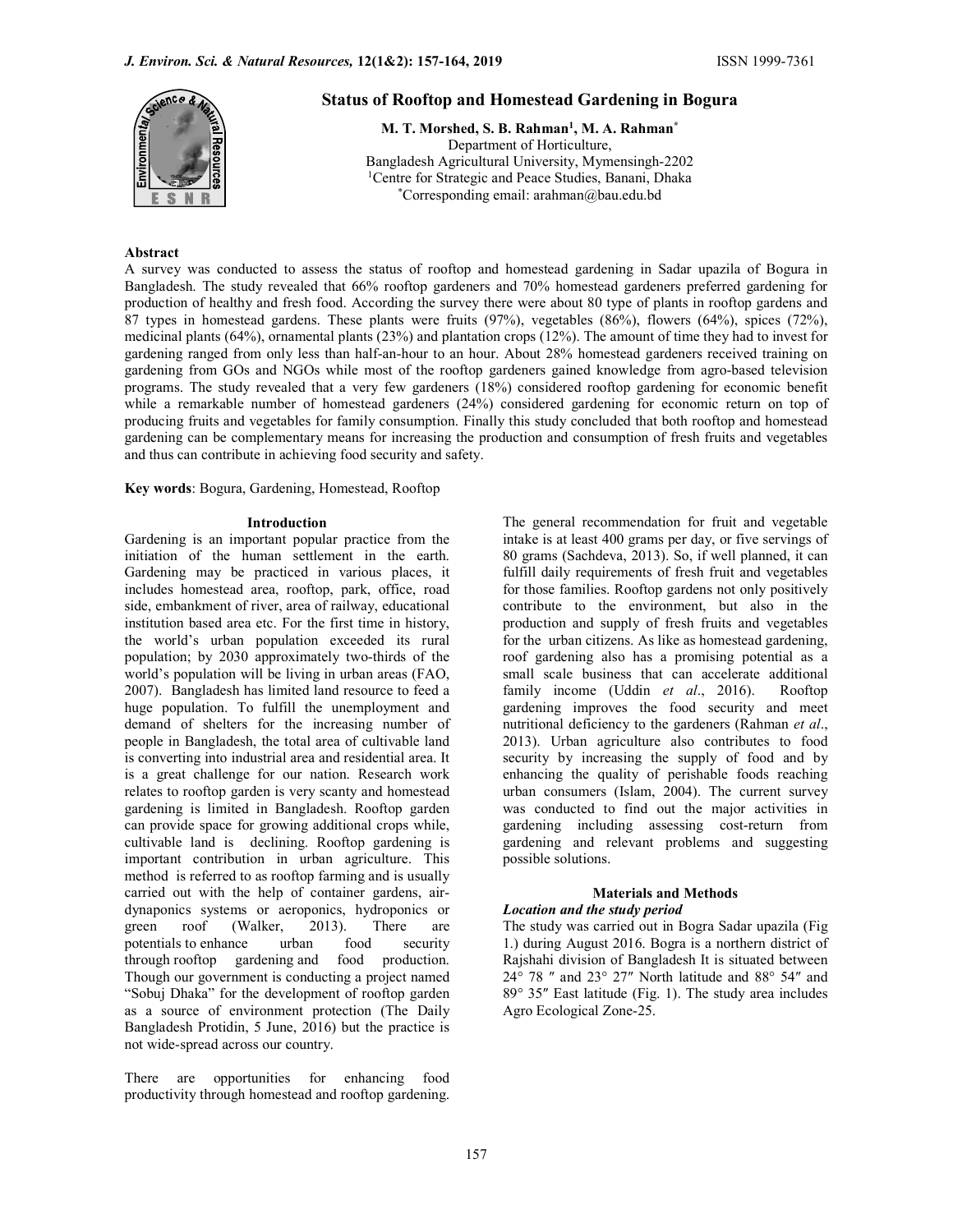

Fig. 1. Maps of Bogura District and Bogura Sadar Upazila indicating the locations of the study area

#### Sampling process

Bogra Municipality consisted of 21 Wards having 63,931 households, of which the number of building was 39,977 and the total household of 11 Unions under Bogra Sadar upazila was 50147 in the year 2016. A total number of 100 households was randomly selected for the study, including 50 rooftop gardeners from Bogra Municipality and 50 homestead gardeners from 5 Unions of Bogra Sadar upazila. Thus the survey covered 10 Wards of Bogra Municipality representing rooftop gardeners from 19,903 building owners and 5 Unions of Bogra Sadar upazila representing homestead gardeners from 20,805 households.

#### The questionnaire and data collection

An interview schedule was prepared for collecting the following information of the gardeners such as their age range, educational qualification, annual income, profession, working experience, gardening entrepreneur, aim, agricultural knowledge, main maintain, growing medium for rooftop garden, horticultural crops, irrigation and drainage system, fertilizer application and intercultural operation, agricultural equipment, benefit of gardening, opinion of gardener on gardening, training on gardening, source of agricultural information, agricultural institution on gardening, attack of insect pest, control of insect pest and disease, gardeners Knowledge on weather and climate, problem and solution of gardening.

Data on different aspects of gardening including functionality, benefits, scopes, problems and related solutions were collected using pretested questionnaire from rooftop and homestead gardeners selected randomly during August 2016. The questions were asked systematically and explanation was given whenever it was necessary. The data provided by the gardeners were recorded directly on the note book. The information was checked after completing the interview to minimize errors.

### Data analysis

Data collected from the respondents were scrutinized and a total of 47 rooftop and 45 homestead gardeners were finally analyzed. The collected data were arranged on the basis of Statistical Package for Social Science program (SPSS). Different statistical measure was used to describe this study such as, number, frequency, percentage, distribution range, mean and standard deviation.

#### Results and Discussion

# Gardener's status and their gardening activities

Age, education and annual income of the gardeners The age ranges of most of the rooftop gardeners were 36-55 years and of homestead gardeners were 56-75 year. Among the rooftop gardeners 58% achieved graduation and post-graduation degree but only 14% homestead gardeners completed graduation and postgraduation and 4% homestead gardeners were illiterate gardeners. Among the homestead gardeners 42% operate business but 46% rooftop gardeners were service holders. Annual income ranged 6-10 lakh taka for most of the rooftop gardeners while 0.5-5 lakh taka for the homestead gardeners.

### Planting materials and planting time

Rooftop and homestead gardeners specially used seed for vegetable production but in case of fruits, more vegetatively propagated plant materials were used by rooftop gardeners compared to homestead gardeners. All the gardeners were pretty knowledgeable on planting materials and planting time. Afternoon is the best time for tree plantation. About 98% rooftop gardeners and 54% homestead gardeners collected planting materials from nursery, market, fair, as well as from neighbors, relatives or friends.

# Gardeners working time/day

The gardeners used their leisure time and the time spent by the rooftop gardeners ranged from 31-60 minutes but it was 15-30 min for homestead gardeners (Table 1).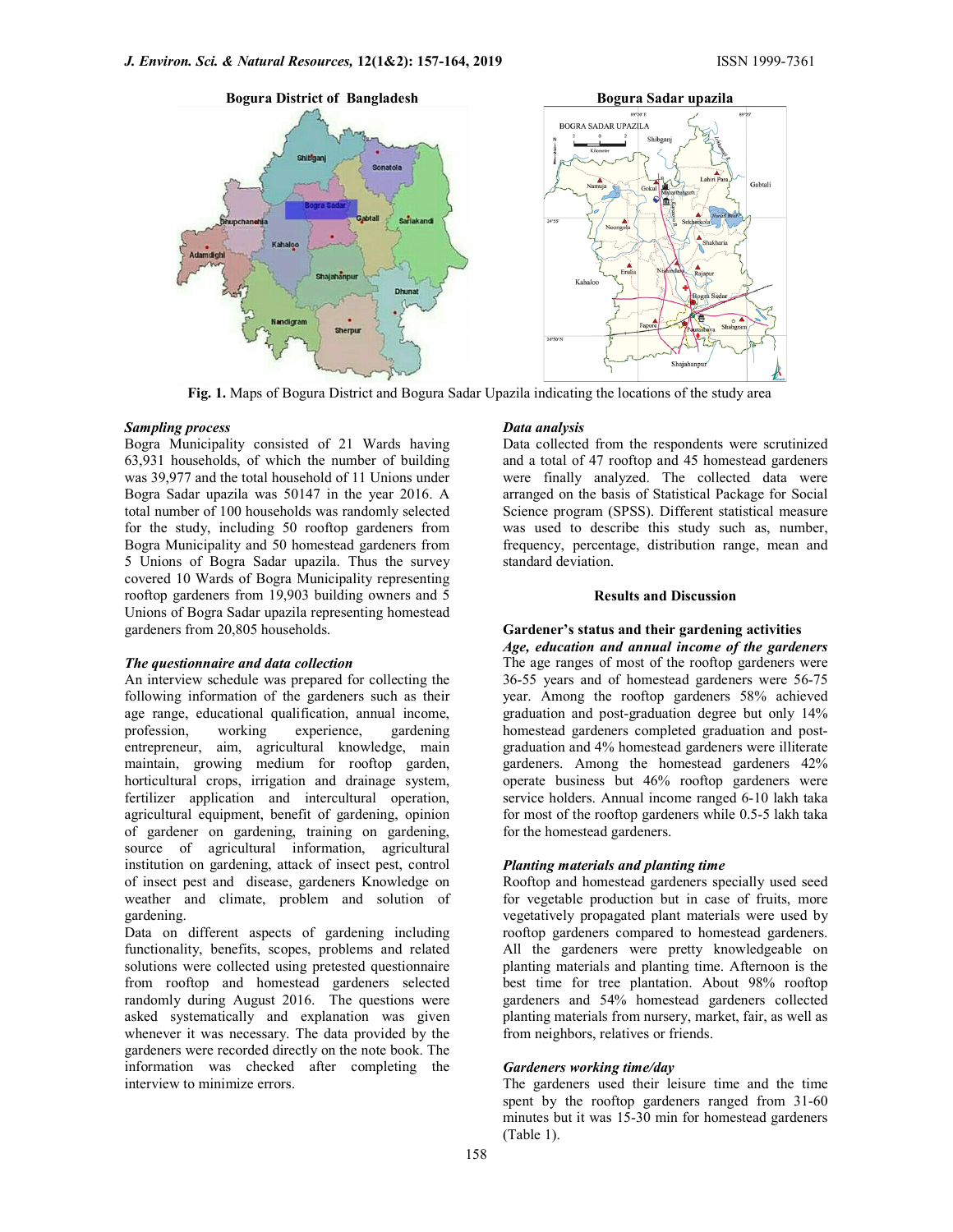| Working<br>time | Number of<br><b>RTG</b> | Mean   | SD.   | Percent<br>respondent | Number of<br><b>HSG</b> | Mean  | <b>SD</b> | Percent<br>respondent |
|-----------------|-------------------------|--------|-------|-----------------------|-------------------------|-------|-----------|-----------------------|
| (min)           |                         |        |       |                       |                         |       |           |                       |
| $15 - 30$       | 13                      | 23.08  | 4.83  | 26                    | 24                      | 19.52 | 5.58      | 48                    |
| $31 - 60$       | 20                      | 47.63  | 7.66  | 40                    | 12                      | 45    | 6.39      | 24                    |
| 61-90           |                         | 83.33  | 5.77  |                       |                         | 59.06 | 6.87      | 12                    |
| 91-120          |                         | 112.14 | 7.93  | 14                    |                         | 74.44 | 7.45      | 4                     |
| $121 - 150$     |                         | 93.33  | 5.77  |                       |                         |       |           |                       |
| 151-180         |                         | 172.5  | 10.60 |                       |                         | 160   |           |                       |
|                 | $n=47$                  |        |       | 94                    | $n=45$                  |       |           | 90                    |

Table 1. Gardeners working time/day in case of rooftop and homestead garden

[RTG=Roof Top Gardeners, HSG=Home Stead Gardeners, SD=Standard Deviation]

### Experience of the gardeners

Most of the gardeners were quite experience in gardening ranging from 13-24 years for rooftop gardeners and 25-36 years for homestead gardeners (Table 2).

| <b>Table 2.</b> Gardening experience of the gardeners in Sadar upazita of Bogra district |           |      |           |            |            |       |           |            |
|------------------------------------------------------------------------------------------|-----------|------|-----------|------------|------------|-------|-----------|------------|
| Gardening                                                                                | Number of | Mean | <b>SD</b> | Percent    | Number of  | Mean  | <b>SD</b> | Percent    |
| experience                                                                               | RTG.      |      |           | respondent | <b>HSG</b> |       |           | respondent |
| (years)                                                                                  |           |      |           |            |            |       |           |            |
| $1 - 12$                                                                                 | 41        | 7.48 | 2.73      | 82         | 27         | 4.88  | 2.76      | 74         |
| $13 - 24$                                                                                |           | 10   | 1.19      |            |            | 16.14 | 3.93      | 14         |
| $25 - 36$                                                                                |           |      |           |            |            | 36    |           |            |
|                                                                                          | $n=47$    |      |           | 94         | $n=45$     |       |           | 90         |
| _____<br>-------<br>.<br>__ _ _ _ _ _ _<br>$\sim$ $-$                                    |           |      |           |            |            |       |           |            |

Table 2. Gardening experience of the gardeners in Sadar upazila of Bogra district

[RTG=Roof Top Gardeners, HSG=Home Stead Gardeners, SD=Standard Deviation]

#### Main operators and the motive of gardening

Involvement of females were lower than males in rooftop and homestead gardening. About 54% males and 32% females worked as main operators in homestead garden while the number of males were 48% and females were 42% as main operators in rooftop gardening. Production of fresh and safe food was the main motive of 66% rooftop gardeners and 70% homestead gardeners. Rahman et al. (2013) also reported that the main aim of gardeners was production of fresh and healthy food.

### Different type's container with their durability

More than 3 types of containers were used by each rooftop gardener and 28 gardeners' preferred concrete based containers (Table 3).

Table 3. Different type of containers and its probable durability

| Type of container      | Probable durability |
|------------------------|---------------------|
|                        | of the containers   |
|                        | (year)              |
| Earthen pot            | $3-5$               |
| Plastic pot            | 24-25               |
| Tin                    | $7 - 8$             |
| Tin (color)            | $10 - 12$           |
| Wall and slab          | $30-40$             |
| (Bricks, sand, cement) |                     |
| Bag of cement          | $1-2$               |
| Shelf (wood)           | $5-6$               |
| Shelf (concrete)       | $25 - 28$           |
| Concrete               | 12-15               |
| (Sand, cement, rod)    |                     |
| Slab                   | 20-24               |

#### Classification of the rooftop gardens

Following the guideline of International Green Roof Association, the responsive rooftop gardens (47) were into grouped in to three classes, such as extensive (6), semi-intensive (26) and intensive garden (15). About 80% gardeners used to change soil regularly with a maximum duration of recycling the same soil for 9-11 years.

#### Intercultural operation and gardening equipment

A great majority of gardeners had traditional knowledge on intercultural operation. As regards to tilling the soil, 94% of rooftop gardeners and 90% homestead gardeners practiced tillage. About 56% rooftop gardeners and 62% homestead gardeners practiced 2 times weeding in every month. Only 8% rooftop gardeners and 30% homestead gardeners practiced mulching. Nearly 94% rooftop gardeners and 90% homestead gardeners practiced thinning and pruning operations. Around 84% rooftop gardeners and 90% homestead gardener's maintained proper planting distance. Almost 100% rooftop gardeners and 92% homestead gardeners received some sorts of training. About 4% rooftop gardeners and 46% homestead gardeners were aware of use of plant hormones. Only 30% rooftop gardeners and 27% homestead gardeners hired labor for gardening purpose. Gardeners generally used spade, hoe, knife, rope, secateurs, pail, jug, mug, spray bottle etc. for different type of agricultural practices.

# Application of fertilizers

On the rooftop, 46% gardeners used both organic and inorganic fertilizers, 22% rooftop gardeners used only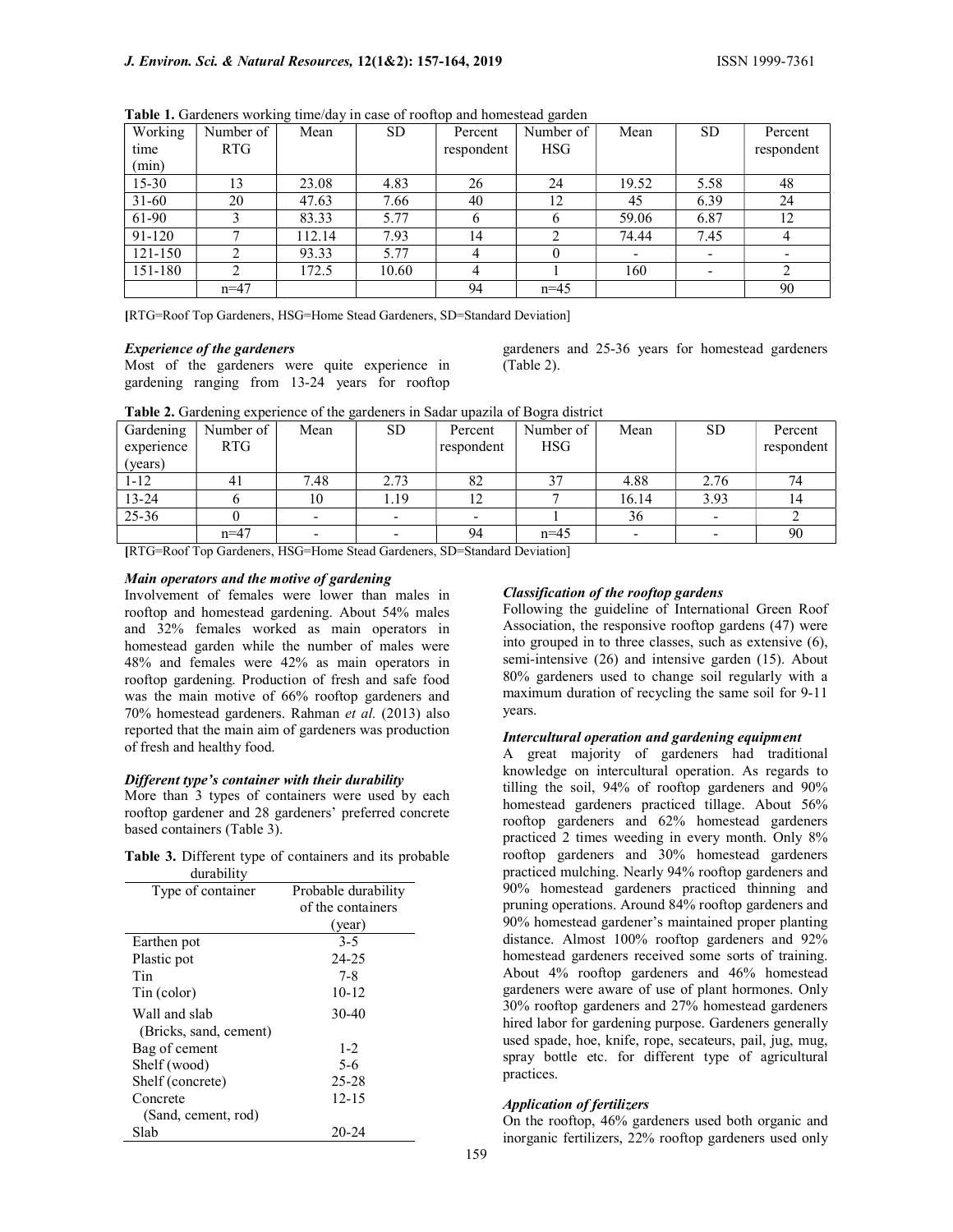organic fertilizers while 6% gardeners used only chemical fertilizers. About 64% homestead gardeners used both organic and inorganic fertilizers, only 42% used organic fertilizers and 4% gardeners did not use any fertilizers in their gardens. Most frequently used fertilizers for both the gardeners were cow-dung and urea. In the rooftop, 42% gardeners used kitchen waste. In the homestead, 68% gardeners used kitchen waste and 4% gardeners had no idea about this. Only 10% rooftop gardeners and 6% homestead gardeners had knowledge about the amount of the fertilizer that was essential for the plants. As they did not have enough information about the amount of fertilizer needed for gardening, availability of more information through training and education would be beneficial to improve their gardening skills.

### **Irrigation**

Irrigation water requirement for rooftop gardens was higher than homestead garden. 46% gardeners used tap water and hose pipe for irrigation in rooftops while 62% gardeners used bucket and mug for irrigation in homestead gardens.

#### Insect, pest and disease

Both type of gardeners encountered different types of insects, pests and diseases on their garden. Only few of them had knowledge on specific pesticide to control insects, pests and diseases. Ripcord was generally used by both type of gardeners to control insect attacks in fruit plants, especially in mango, guava and jujube. Insects such as fruit borer, fruit fly, ant, aphid, hairy caterpillar, white fly, leaf roller, thrips were reported to infest the garden crops. Leaf curl, leaf burn, leaf rot, wilting, fruit rot, and damping of seedling were common diseases in both rooftop and homestead gardens.

#### Sourcing of agricultural information

The study suggests that only 28% homestead gardeners received training from different agricultural institutions. The rooftop gardeners did not receive any training from agro-based institutions in the study area. Gardeners reported that Mati-o-Manush from BTV, Ridoye Mati-o-Manush from Channel I and Sobuj Bangla from RTV were the popular programs on agriculture. Some rooftop and homestead gardeners regularly contacted agricultural officers of GO or NGOs for agricultural information. Rahman (2016) also showed that 61.43% growers received information from TV programs and educated growers regularly read newspaper for information.

#### Opinion of gardeners on horticulture centre

Though 84% rooftop gardeners had knowledge about Horticulture Centre, only 12% homestead gardeners were aware about it. Few gardeners purchased plants from Horticulture Centre. Most of the gardeners bought plants from different nurseries.

#### Knowledge on climate change

About 55% rooftop and 56% homestead gardeners mentioned that destruction of plants causes the earth to warm up while 45% rooftop and 44% homestead gardeners considered that global warming is caused because of the increased gaseous element that comes from different industries. All gardeners believed that their garden had good impact on the environment.

#### Plant species in the rooftop and homestead gardens

Different types of plants, including fruits, vegetable, medicinal plants, spices, flowers and ornamentals were found in the study areas. Among the vegetable crops Indian spinach and water spinach and Basil and American life plant were grown in rooftop gardens whereas eggplant, papaya, bottle gourd, water spinach and some medicinal plants like neem and American life plant were grown in the homestead gardens. As for fruits, jujube, hog plum, olive, pomegranate, orange and Dragon fruits were generally grown in rooftop garden. Mango and jackfruit were found as common fruit trees in the homestead gardens. Of the spices, chilli was common in the rooftops and ginger and turmeric in the homesteads. Among the flowers, roses, Madagascar periwinkle, four-o-clock were commonly found in both types of gardens. Some ornamental plants were found in the balcony of 24% buildings. Though ornamental plants were rarely grown in homestead garden, cactus, bonsai and garden croton were commonly found in the rooftop gardens. Plantation crops were only grown in the homestead areas.

### Benefits from gardening

Gardening was reported to be beneficial for both rooftop and homestead gardeners in many ways.

# Reliable and economic supply of safe food

About 18% rooftop and 24% for homestead gardeners considered gardening as a dependable source of safe foods which also helps them saving money. These gardeners preferred growing winter vegetables and summer fruits. Calvet-Mir et al. (2012) also reported that home gardens contribute to income generation, improved livelihoods, and household economic welfare. Devaux (2002) mentioned that urban agriculture creates a space of food security by producing food. About 80% rooftop and homestead gardeners had good knowledge on vitamins and their sources but they had no idea on the amount of fruits and vegetables that are essential per day for an adult or for a child. Kumar and Nair (2004) mentioned that, output from home gardens supplement the staple-based diet by adding nutrient-rich food items that contain proteins, vitamins, and minerals.

# Environment for healthy living

All the gardeners mentioned that gardening in the rooftops and homesteads can minimize air pollutions in the urban and suburb areas and can protect home from different natural calamities such as storms and cyclones. Blanckaert (2004) and Albuquerque (2005) also found that home gardens serve as the primary unit that initiates and utilizes ecologically friendly approaches for food production while conserving biodiversity and natural resources.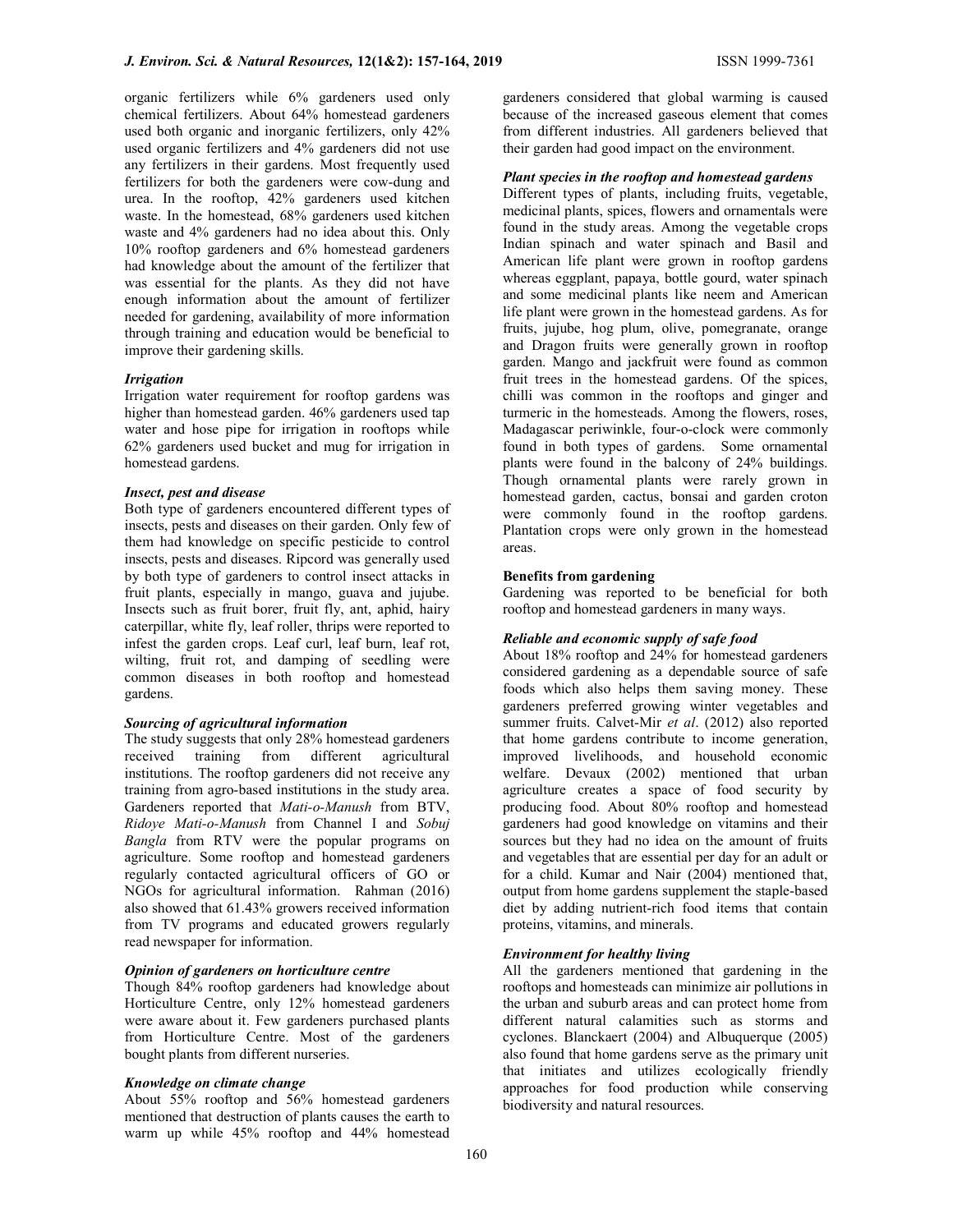Source of enjoyment and social linkage development Gardeners mentioned that rooftop and homestead garden can increase the living values, as well as increasing gardener's knowledge on productivity and creativity with a scope for family gossiping, gathering and organizing social events. Gardeners also enjoyed offering their produce to their relatives, friends and neighbors. Homestead gardeners were in leading position than rooftop gardeners on this practice. Blanckaert (2004) also found that home gardener often exchange or gift planting materials, vegetables, fruits, leaves, herbals and medicinal plants for social, cultural, and religious purpose.

#### Energy saving

Most of the gardeners mentioned that use of electricity for cooling their house was reduced for the presence of rooftop or homestead garden. Peck and Callaghan (1999) found that indoor temperature of a building with a green roof is usually 3 to 4°C lower than an outdoor summer temperature between 25-30°C. Gardeners of homestead area reported that, branch and leaf of plant can be used as fuel for the kitchen. Salam et al. (1994) showed home garden as a convenient source of fuel for the family.

#### Engagement of physical activity

Some gardeners reported that working regularly in the garden helped them firstly in maintaining the garden and secondly creating an opportunity for physical activities. Peck and Callaghan (1999) mentioned that gardening activity improves a person's psychological wellbeing and reduces stresses.

#### Source of children's entertainment

About 32% rooftop gardeners reported that their children were very much interested in the activities of rooftop gardens and they consider this as entertainment. Blair (2009) cited that children can get engaged in different form of gardening work, such as designing, planting, harvesting and intercultural operation including watering, mulching, weeding etc.

#### Scope of business

Some rooftop and homestead gardeners reported that they would not only be benefited commercially from their gardens but could also create employment as agribusiness. Mitchell and Hanstad (2004) mentioned that home gardens can contribute to household economic wellbeing in several ways. They indicated that it was an easy source of money income by doing business in small scale.

### Scope of study and research

Some well-educated gardeners (7%) considered gardening as a scope for study and research and a good researcher can develop a well-planned rooftop gardening system. Fraser (2002) also mentioned that urban agriculture offers unique research opportunities that require alternative methodological approaches.

### Cost estimation for rooftop gardening

The study also revealed a projected cost estimation for rooftop gardening. Based on the opinions of some educated gardeners an analysis on the cost projection and economic return for 1200 sq. ft. rooftop garden was done (Table 4). As of the total estimated cost about 92% cost incurred for materials used for the establishment of rooftop gardens and the rest 8% for non-material items. The scope of recovery from the returns in the 1<sup>st</sup> year was estimated as 32% in general.

Table 4. An estimation of input cost for rooftop garden development in Bogra Municipality (A) Material cost

| <b>Items</b>                         | <b>Ouantity</b> | Rate (Taka/unit) | Cost (Taka) |  |  |
|--------------------------------------|-----------------|------------------|-------------|--|--|
| 1. Constructive material             |                 |                  |             |  |  |
| (a) Bricks                           | 3000 no.        | 9                | $27000/-$   |  |  |
| $(b)$ Sand                           | $120$ sft       | 17               | $2040/-$    |  |  |
| $(c)$ Cement                         | 6 bags          | 400              | $2400/-$    |  |  |
| $(d)$ Soil                           | $110$ sft       | 3.50             | $385/-$     |  |  |
| (e) Container of plastic             | 6 no.           | 150              | $900/-$     |  |  |
| 2. Planting material                 |                 |                  |             |  |  |
| (a) Seed for vegetable               | $0.25$ kg       | 120              | $30/-$      |  |  |
| (b) Fruits Seedling/fruits plants    | $10$ no.        | 30               | $300/-$     |  |  |
| (c) Flowers seedlings/ Flower plants | 15 no.          | 10               | $150/-$     |  |  |
| 3. Gardening Tools                   |                 |                  |             |  |  |
| (a) Spade                            | l no.           | 150              | $150/-$     |  |  |
| (b) Small Spud                       | $1$ no.         | 120              | $20/-$      |  |  |
| $(c)$ Hoe                            | $1$ no.         | 80               | $80/-$      |  |  |
| (d) Rope                             | 40 ft.          | 2.5              | $100/-$     |  |  |
| (e) Secateurs                        | l no.           | 220              | $220/-$     |  |  |
| (f) Knife                            | $1$ no.         | 50               | $50/-$      |  |  |
| (g) Bamboo                           | 2 no.           | 80               | $160/-$     |  |  |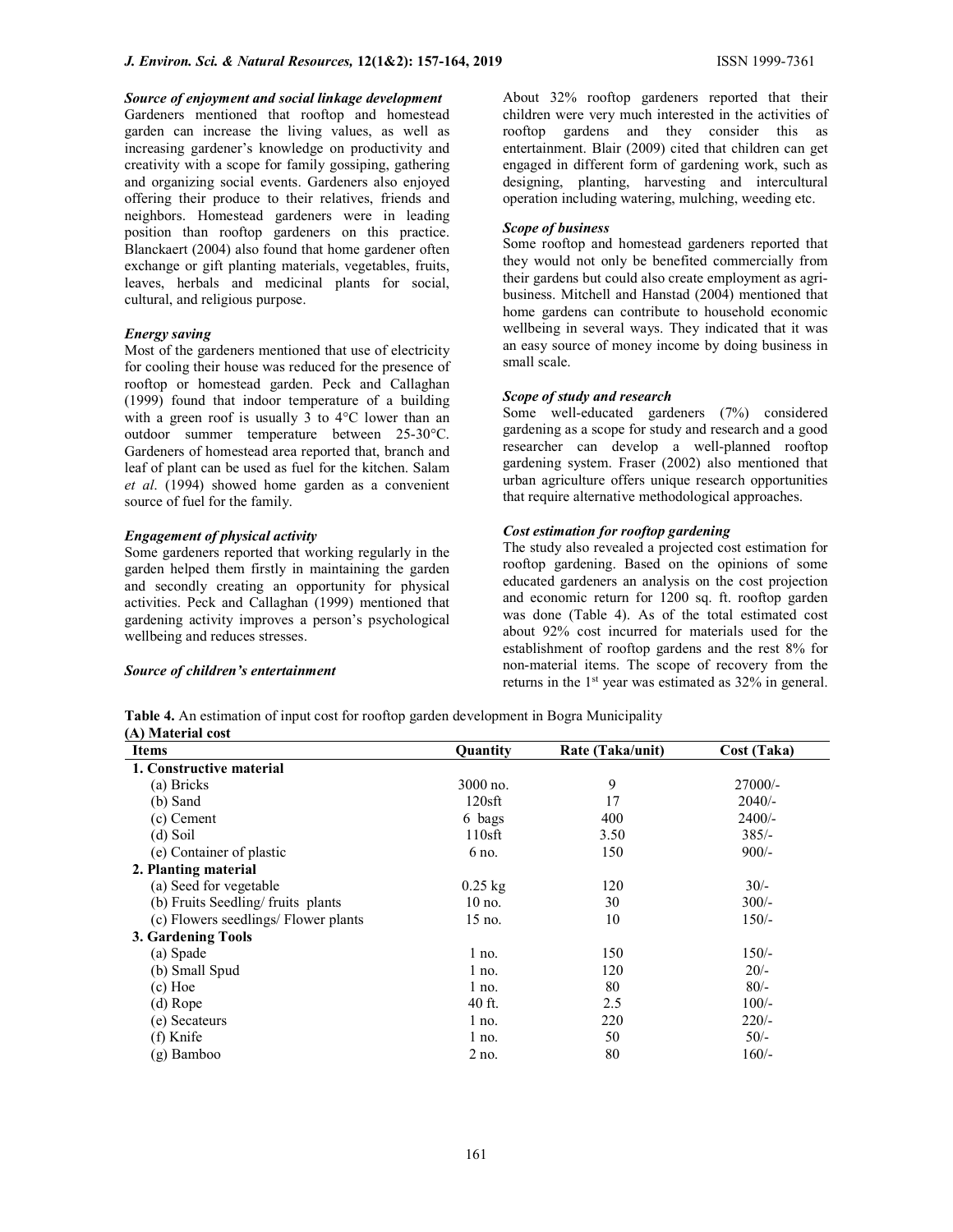Table 4. Contd.

| 2 kg                       | 16    | 32        |  |  |  |  |
|----------------------------|-------|-----------|--|--|--|--|
| $2$ kg                     | 24    | 48        |  |  |  |  |
| $2$ kg                     | 16    | 32        |  |  |  |  |
| $1 \text{ kg}$             | 30    | 30        |  |  |  |  |
| $1 \text{ kg}$             | 9     | 9         |  |  |  |  |
| $10 \text{ kg}$            | 3     | 30        |  |  |  |  |
|                            |       |           |  |  |  |  |
| $1$ no.                    | 60    | $60/-$    |  |  |  |  |
| $2$ no.                    | 25    | $50/-$    |  |  |  |  |
| $2$ no.                    | 50    | $100/-$   |  |  |  |  |
| 100 ft.                    | 4.5   | $45/-$    |  |  |  |  |
| $1$ no.                    | 220   | $220/-$   |  |  |  |  |
| $1$ no.                    | 10000 | $10000/-$ |  |  |  |  |
|                            |       |           |  |  |  |  |
| $0.25$ liter               | 1500  | $450/-$   |  |  |  |  |
| <b>Total material cost</b> |       |           |  |  |  |  |
|                            |       |           |  |  |  |  |

# (B) Non-material Cost

| <b>Items</b>                            | Number of<br><b>Laborers</b> | Rate/ day | Cost (Taka) |
|-----------------------------------------|------------------------------|-----------|-------------|
| 1. Labor                                |                              |           |             |
| Container, Railing and Store room<br>a) | 4                            | 400       | $1600/-$    |
| development<br>b) Soil preparation      |                              | 350       | $350/-$     |
|                                         |                              |           |             |
| Other                                   |                              |           |             |
| a) Transportation cost                  |                              |           | $2000/-$    |
| Total non-material cost                 |                              |           | $3950/-$    |

**Total Input Cost** = Material cost + Non-material cost =  $(45496 + 3950) = 49446$  Taka

#### Total income

Source of rooftop garden income with amount of money on the basis of different parameter which was measured around one year in a garden.

| <b>Products</b>     | <b>Production (kg)</b> | Price/ | Value     |
|---------------------|------------------------|--------|-----------|
|                     | or number)             | unit   | in Taka   |
| a) Fruits           | $135 \text{ kg}$       | 65     | $8775/-$  |
| b) Vegetable        | 180 kg                 | 25     | $4500/-$  |
| c) Flowers          | 960 (different         | 2.5    | $2400/-$  |
|                     | type of flowers)       |        |           |
| <b>Total income</b> |                        |        | $15675/-$ |

This cost estimation was for the establishment of the rooftop garden in the first year. The operational costs for the subsequent years would be minimized with a scope of higher economic returns as the investment would be minimized to maintenance only. The returns from fruits, vegetables, flowers, medicinal plant, spices

and ornamental plants from the gardens could continue for a considerably long period, which may however vary from plant to plant and on the skills and efficiency of the growers. Rahman et al. (2013) also reported a cost return analysis that this gardening system can be economically viable if managed properly.

### Problems regarding homestead and rooftop gardening

Gardeners indicated several problems related to gardening and further discussions revealed some potential solutions for advancement of gardening (Table 5). The main problems of rooftop gardening were excessive heat, high speed stormy wind but in homestead gardening the main problem was presence of different domestic animals and thieves.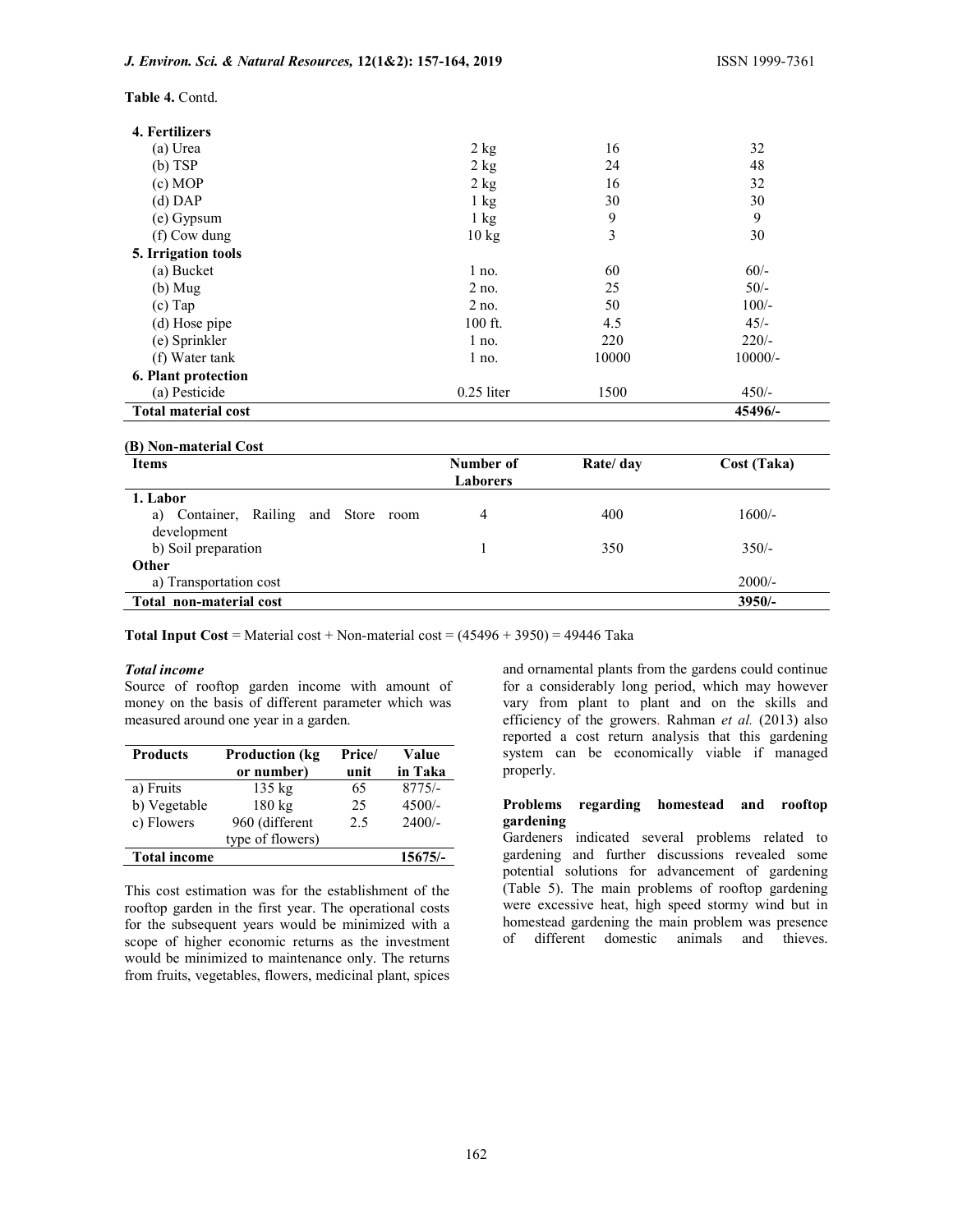# J. Environ. Sci. & Natural Resources, 12(1&2): 157-164, 2019 ISSN 1999-7361

|           |  |  | Table 5. Problems identified by the rooftop and homestead gardeners in Bogura township areas and their potential |  |  |  |  |
|-----------|--|--|------------------------------------------------------------------------------------------------------------------|--|--|--|--|
| solutions |  |  |                                                                                                                  |  |  |  |  |

| (A) General problems in homestead and                     | <b>Potential solutions</b>                                         |  |  |  |  |  |
|-----------------------------------------------------------|--------------------------------------------------------------------|--|--|--|--|--|
| rooftop gardening                                         |                                                                    |  |  |  |  |  |
| 1. Lack of training on gardening                          | GO or NGO related agricultural institution should be advance       |  |  |  |  |  |
|                                                           | in training based program.                                         |  |  |  |  |  |
| 2. Unavailability of good seed and seedling               | Seedling should be available in any nursery or every NGOs          |  |  |  |  |  |
|                                                           | and GOs office relate to agriculture.                              |  |  |  |  |  |
| 3. Lack of knowledge on insect pest and disease           | All organization relate agriculture should give information        |  |  |  |  |  |
| control and various nutrition deficiency                  | relate to insect, pest and disease and nutrition deficiency        |  |  |  |  |  |
| symptom of plant                                          | symptom to the gardeners. Agricultural magazine should be          |  |  |  |  |  |
|                                                           | published, which contain lot of information relate to gardening.   |  |  |  |  |  |
| 4. Lack of monitoring of agriculture officers             | Government of our country, Ministry of agriculture and             |  |  |  |  |  |
|                                                           | different GO agricultural institution has to increase their        |  |  |  |  |  |
|                                                           | monitoring system to ensure gardener's facility.                   |  |  |  |  |  |
| (B) Specific problems associated with rooftop gardening   |                                                                    |  |  |  |  |  |
| 1. Extreme heat in the summer season                      | Shade system has to be developed to safe-guard plants from         |  |  |  |  |  |
|                                                           | extreme heat.                                                      |  |  |  |  |  |
| 2. Stormy wind                                            | Wind breaker/permanent container/ surrounding wall can             |  |  |  |  |  |
|                                                           | protect plants from extreme stormy wind.                           |  |  |  |  |  |
| 3. Selection of crop variety that may be suitable         | Heat tolerant varieties are generally suitable for rooftop garden. |  |  |  |  |  |
| for roof garden                                           |                                                                    |  |  |  |  |  |
| 4. No knowledge about load capacity and soil              | Gardeners can take information from specialists for soil           |  |  |  |  |  |
| stability                                                 | stability and load capacity.                                       |  |  |  |  |  |
| 5. Poor plant nursery services                            | All nurseries should be regulated by government, for supply of     |  |  |  |  |  |
|                                                           | quality planting materials to the gardeners.                       |  |  |  |  |  |
| 6. Lack of time for maintaining the garden                | The gardeners who cannot give enough time for maintaining          |  |  |  |  |  |
|                                                           | garden; he/she can take labor or can influence any family          |  |  |  |  |  |
|                                                           | member to maintain garden.                                         |  |  |  |  |  |
| (C) Specific problems associated with homestead gardening |                                                                    |  |  |  |  |  |
| 1. Economic crisis                                        | GOs or NGOs should provide soft loan to the                        |  |  |  |  |  |
|                                                           | homestead/rooftop gardeners                                        |  |  |  |  |  |
| 2. Attack of animal                                       | Proper fencing system has to be set for protecting plants from     |  |  |  |  |  |
|                                                           | animals.                                                           |  |  |  |  |  |
| 3. Unavailability of exotic vegetable and fruits          | Exotic varieties should be made available for the gardeners        |  |  |  |  |  |
|                                                           | through facilitation of local nurseries.                           |  |  |  |  |  |
| 4. Attitude of the neighbours                             | Gardeners should try to change people's attitude who are not       |  |  |  |  |  |
|                                                           | interested in gardening or act as a lackadaisical.                 |  |  |  |  |  |
| 5. Shading by large plant                                 | Homestead gardeners should apply strategy to avoid shading.        |  |  |  |  |  |

#### Conclusion

The unused spaces in the rooftops and homestead are potential areas for urban agriculture. Urban agriculture has huge potentiality to contribute in the production and supply of fresh food, creating healthy environment, enhancing food security and to improve economic conditions of the urban populations. Most of the urban gardeners are amateur in nature. Proper training of the gardeners with sharing of knowledge and skills on crop care including fertilizer and pest management may be useful for success in rooftop and homestead gardening. Thus technical assistance from Department of Agriculture Extension, and other government and non-government agencies would contribute towards expansion and advancement of urban agriculture.

#### References

Albuquerque, J. 2005. Structure and floristic of Homestead in Northeastern Brazil. Journal of Arid Environment, 62: 491-506.

- Blair, D. 2009. The Child in the garden: an evaluate review of the benefit of school gardening. Journal of Environmental Education, 40 (2): 15-38.
- Blanckaert. 2004. Floristic composition, Plant uses and management practices in Home garden of San Rafael Coxcatlan, valle de Tehucan Cuicatlan Mexico, 57: 39-62.
- Calvet-Mir, L., Gómez-Baggethun, E. and Reyes-García, V. 2012. Beyond food production: Home gardens ecosystem services. A case study in vall Fosca, Catalan pyrenees, north eastern Spain. Ecological Economics, 74: 153-160.
- Devaux, M.F. 2002. An urban greenhouse Montreal, Quebec: McGill University. Available at: http://mseresearch.mcgill.ca/envr401- 2002/greenhouse/
- Food and Agricultural Organisation (FAO) of the United Nations, 2007: Food for the cities. Available at. http://www.fao.org/FCIT/index\_en.asp